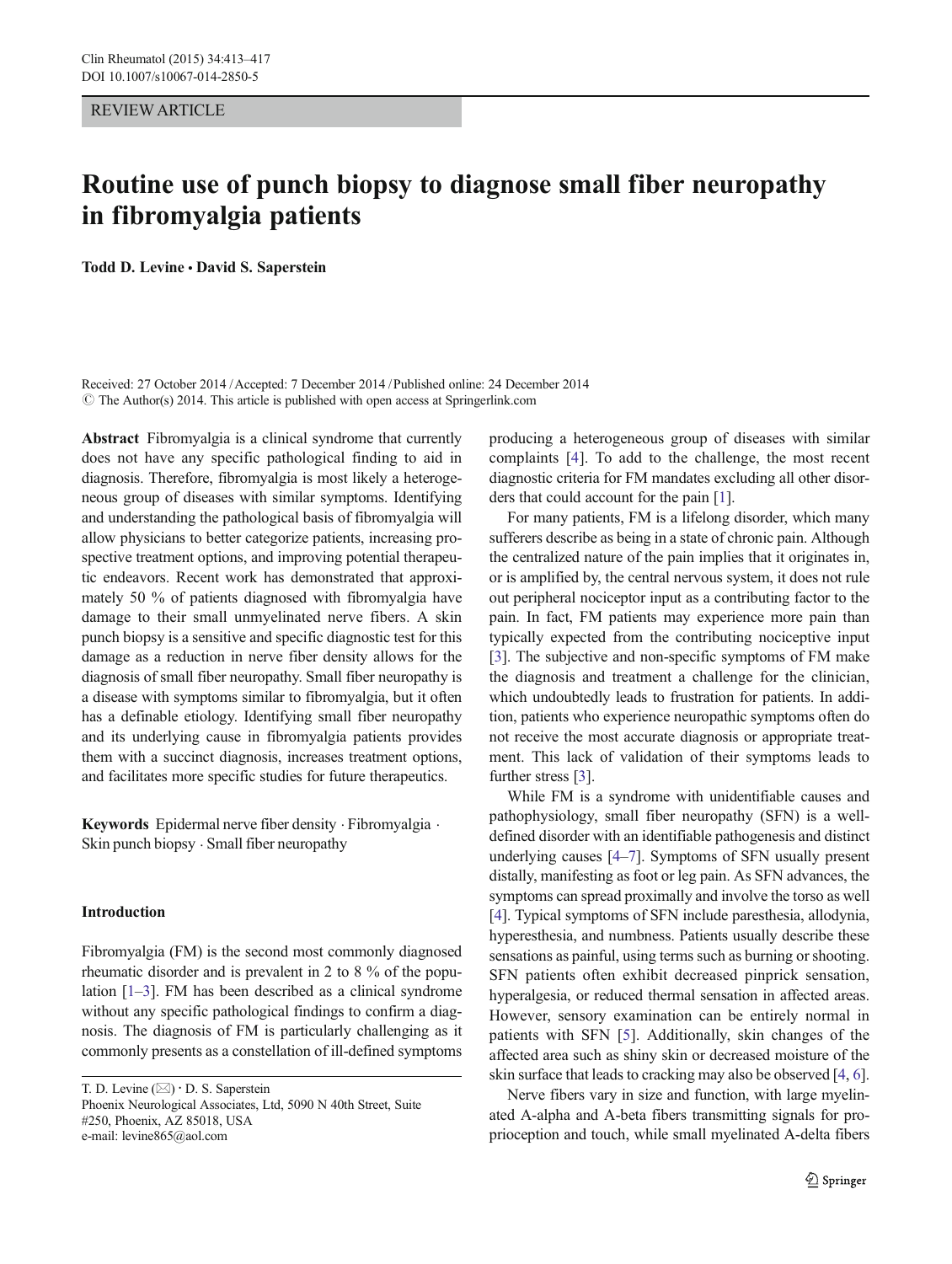and unmyelinated C fibers transmit signals for pain and temperature. SFN is caused by dysfunction and degeneration of the small unmyelinated C fibers and the thinly myelinated Adelta fibers [\[4\]](#page-3-0). The most frequent underlying cause of SFN is diabetes mellitus [\[8,](#page-3-0) [9\]](#page-3-0), with other causes including impaired glucose tolerance, vitamin deficiency (especially B12), hepatitis C virus, human immunodeficiency virus, vasculitis, celiac disease, Sjorgen's syndrome and other autoimmune conditions, hematological malignancies, infections, toxins (alcohol, medications), and genetic mutations [[5](#page-3-0)–[8](#page-3-0)]. These various conditions cause deterioration of the small nerves under the skin, leaving them damaged or dead, which then results in transmission of abnormal signals, and ultimately produces the burning or shooting pain associated with SFN [[5,](#page-3-0) [8,](#page-3-0) [10,](#page-3-0) [11](#page-3-0)].

Despite clear pathophysiology and known etiologies, diagnosis of SFN in patients with pure SFN (no damage to the large nerve fibers) is challenging because motor coordination, reflexes, light touch, proprioception, and vibratory sensation often appear normal during examination [[6](#page-3-0)]. Although physical examination and medical history of the patient have been the gold standard used to diagnose SFN, ancillary testing may provide added guidance. Some of the available tools for testing have included the neuropathic pain inventory, quantitative sensory testing (QST), quantitative sudomotor axon reflex testing (QSART), electromyography, and nerve conduction studies. Additionally, another diagnostic technique that has recently become widely and commercially available is the skin punch biopsy, which is used to measure epidermal nerve fiber density (ENFD) [\[6\]](#page-3-0).

## FM/SFN diagnosis

Previously, the American College of Rheumatology (ACR) diagnostic criteria (1990) for FM was based on the presence of widespread pain and tender points [\[12\]](#page-3-0). However, this definition of FM was controversial as changes in the amount of pain or number of tender points could vary over time, causing patients previously diagnosed with FM to no longer qualify for a FM classification [\[1](#page-3-0), [13\]](#page-4-0). In 2010, the ACR updated the FM criteria based on the Widespread Pain Index (WPI) and Symptoms Severity Scale [SS; [\[1](#page-3-0)]]. However, neither of these diagnostic criteria included any objective testing, forcing most clinicians to rely on subjective clinical complaints to diagnose their FM patients. Due to the subjective diagnostic criteria, unknown causes, and non-specific symptoms, many clinicians consider FM to be a collection of ill-defined illnesses. SFN is one such condition that, in the absence of an established objective diagnostic test, had been placed under the generic diagnosis of FM. Patients with SFN have complaints of tingling, burning, and pain, which often is not recognized as a distinct condition and continues to be misinterpreted as FM. In many cases, the patients' symptoms are symmetrical, persistent, and length-dependent, resembling mixed-fiber neuropathy. However, some patients experience symptoms that are non-length-dependent such as inconsistent numbness that is multifocal [\[11\]](#page-3-0). With the most prominent symptom of SFN being only the "burning" pain, many patients describe no unique feature to distinguish SFN from other disorders. Diagnosis of SFN, therefore, occurs largely by means of exclusion [\[7](#page-3-0)] similar to FM as evidenced by one of the main criteria for diagnosis of FM being 'lack of a disorder that could explain the pain' [[1](#page-3-0)]. Although some clinicians utilize multiple diagnostic tests for the diagnosis of neuropathic pain, many tests have limited sensitivity and specificity for SFN. The physiological characteristics of small nerve fibers make diagnosis with electrophysiological tests particularly difficult [\[5](#page-3-0)]. Therefore, it is not surprising that diagnostic testing using electromyography and nerve conduction studies were found to be predominantly insensitive for SFN [[4\]](#page-3-0).

To fill in the void of objective diagnostics for SFN, the skin bunch biopsy technique was developed at the Karolinska Institute and later standardized at the University of Minnesota and at Johns Hopkins University. These punch biopsies began to be included in the diagnostic workup of patients with suspected SFN after the identification of antibodies against protein gene product 9.5 (PGP 9.5). PGP 9.5 is a neuronal form of ubiquitin carboxyl-terminal hydrolase transported with the slow component of the axonal transport. The availability of this antibody enabled visualization of the extensive innervation of the epidermis [\[5](#page-3-0), [14\]](#page-4-0) and the capacity for quantitation of epidermal innervation by small fibers [\[9](#page-3-0)]. This skin biopsy test was so specialized, however, that it remained solely in research hands for many years. It requires skilled and highly trained pathologists to process the sample and perform the very detailed task of manually counting the nerve fibers. It has, however, recently become commercially available at many academic centers and a few specialized labs in the USA. Each lab has its own established cutoff values for ENFD (lab norms), which allow the practitioners to make a diagnosis of SFN with greater certainty [[15\]](#page-4-0). The convenience and ease of modern day shipping methods have made this test readily available to clinicians all over the country.

Over the past few years, skin punch biopsy testing has emerged as a diagnostic standard for SFN. This diagnostic procedure is recommended in practice guidelines for the diagnosis of SFN by both American and European task forces [\[10](#page-3-0), [15](#page-4-0)]. The European Federation of Neurological Societies has provided a level A recommendation for the use of skin biopsy to measure the density of small fiber epidermal innervation [\[15](#page-4-0)]. Additionally, an American Polyneuropathy Task Force also recommended the use of skin biopsy in the evaluation of polyneuropathies, which include SFN [\[10\]](#page-3-0). The joint task force guideline report, published in 2010, updated their guidelines to include skin punch biopsies in the diagnosis of SFN, noting that, based on the vast experience of skin punch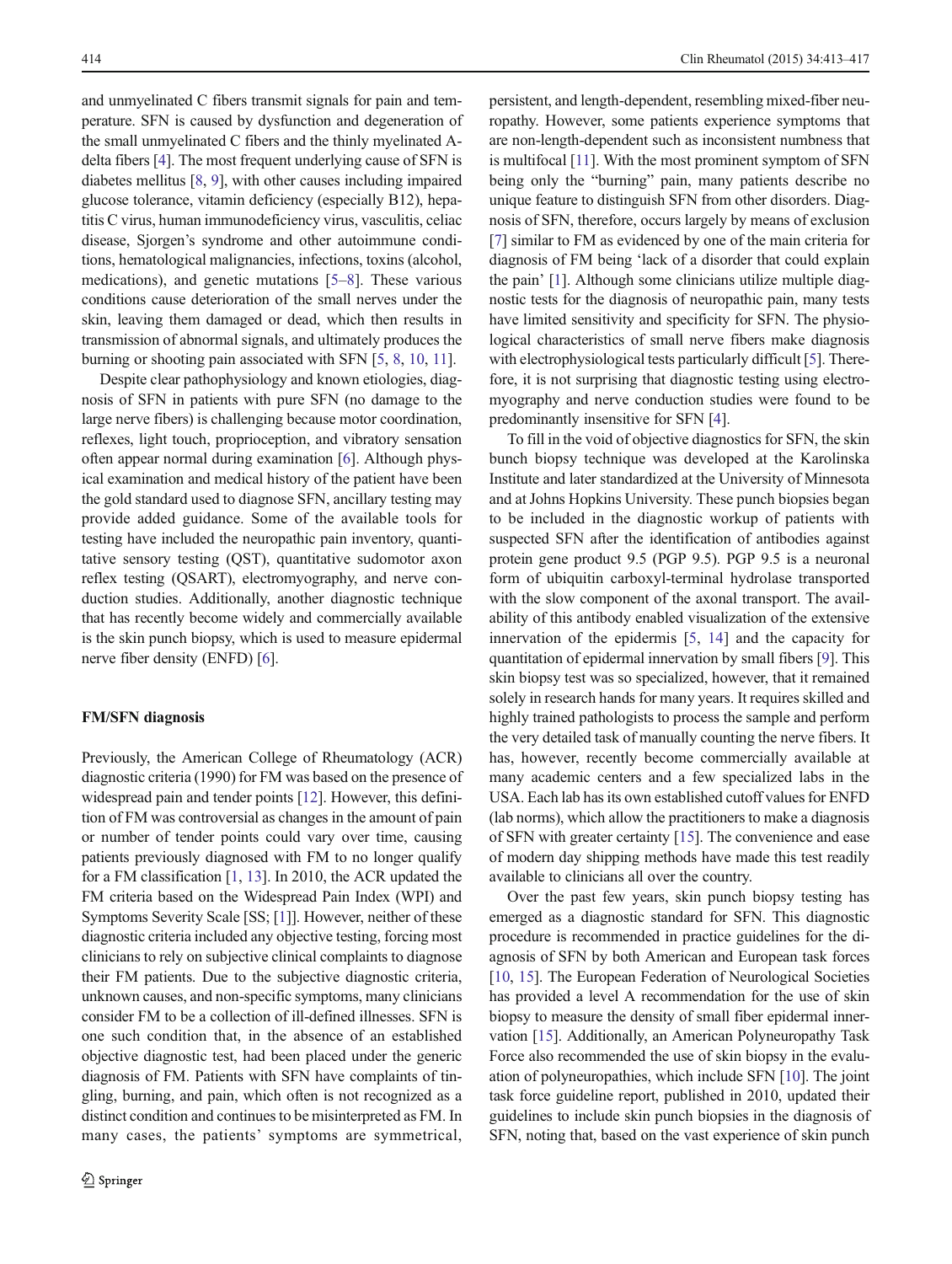biopsies in 10 established laboratories worldwide, the 3-mm skin punch biopsy technique is a safe and minimally invasive procedure [[15\]](#page-4-0). Major side effects have not been reported with the skin punch biopsy. Only 2 side effects were reported, the first being mild infections, often resulting from improper wound management which resolved easily with topical antibiotic therapy. Excessive bleeding from the punch biopsy was the only other side effect reported, which resolved without the need of a suture [\[15\]](#page-4-0).

One of the key benefits of the skin biopsy test is its effectiveness in assessing SFN when compared to other diagnostic tests, such as electromyography and nerve conduction studies. The test can also be repeated multiple times to monitor disease progression or treatment efficacy [[16](#page-4-0)]. Specificity and sensitivity reported for the skin punch biopsy vary from 88 to 92 % [\[15](#page-4-0)]. Another benefit of early skin biopsy testing for SFN in FM patients is that patients and their clinicians can have objective evidence explaining the origin of the symptoms. Understanding the pathological basis for the patient's neuropathic symptoms will allow clinicians to categorize patients more effectively. In addition, an accurate diagnosis of SFN can prompt an in-depth assessment to uncover any underlying diseases as a possible root cause of the patient's symptoms. Table 1 provides a list of evaluations that may be performed to determine the underlying etiology of SFN in these patients [[17\]](#page-4-0). Identifying the underlying etiology of SFN can also lead to better treatment plans, testing for new and more effective treatment choices, and promoting research to develop new therapeutics. Incorporating the skin biopsy test as a routine evaluation for all FM patients may be beneficial in diagnosing SFN in approximately 50 % of patients. Because

Table 1 Potential causes of small fiber neuropathy and related testing

| Causes of small fiber<br>neuropathy     | Evaluation                                            |
|-----------------------------------------|-------------------------------------------------------|
| Diabetes, impaired glucose<br>tolerance | 2-h glucose tolerance, HgbA1c                         |
| Sjogren's syndrome                      | SS-A, SS-B, salivary gland biopsy                     |
| Lupus connective tissue<br>disease      | ANA, ANCA                                             |
| Sarcoidosis                             | <b>ACE</b> level                                      |
| Vitamin B12 deficiency                  | B-12, methylmalonic acid,<br>homocysteine             |
| Celiac disease                          | Gliadin and transglutaminase<br>antibody              |
| <b>HIV</b>                              | HIV serology                                          |
| Paraprotein/amyloid                     | Serum immunofixation,<br>quantitative immunoglobulins |
| Alcohol abuse                           | History                                               |
| Chemotherapy                            | History                                               |

ACE angiotensin converting enzyme, ANA anti-nuclear antibody, ANCA anti-neutrophil cytoplasmic antibody, HgbA1c hemoglobin A1c, HIV human immunodeficiency virus

the skin biopsy test can reliably demonstrate the loss of epidermal nerve fibers, it can not only confirm the diagnosis of SFN when clinical and neurophysiologic examinations are not adequately informative but also indicate progression of the disease by observing the reduction of ENFD over time with repeated skin biopsies [[15](#page-4-0)].

#### Clinical relevance and utility of skin punch biopsy

In a case-controlled study, 25 FM patients were compared with 55 healthy controls matched for gender and age. This study demonstrated a quantitative reduction in epidermal innervation and regeneration sparing myelinated nerve fibers in FM patients [[17\]](#page-4-0). Participants underwent punch biopsies from 2 regions of the leg. For the lower leg biopsy, the median ENFD was 5 fibers/mm in FM patients, compared to 9.5 fibers/ mm in the healthy controls. Similarly, for the biopsy sample from the upper thigh, the median ENFD for FM patients was 8.0 fibers/mm compared to the control group with 11.6 fibers/mm. Utilizing the skin biopsy technology, the investigators were able to objectively demonstrate the loss of nerve fibers in some FM patients [[18\]](#page-4-0).

Another case-controlled study published in 2013 examined 25 FM patients and 30 gender- and age-matched controls [[4\]](#page-3-0). In this study, participants were evaluated with the autonomic function test (AFT) and the skin punch biopsy. Punch biopsies of 2 to 3 mm in diameter were collected from the standard distal leg site of the participants. The study results revealed that 50 % of the FM subjects and only 17 % of the control subjects had one or more of the objective test results that revealed SFN  $(p<0.001)$ . In this study, skin biopsy results alone demonstrated that 41 % of FM subjects had ENFD in the <5th percentile of predicted lab norms, in comparison to 3 % of control subjects ( $p$ <0.001). The investigators propose that their findings suggest that some FM patients with neuropathic pain could have undiagnosed SFN [\[4](#page-3-0)].

More recently, a prospective study of 20 FM patients and 32 age-matched, healthy controls found that 40 % of patients with neuropathic-like symptoms demonstrated decreased ENFD [\[19](#page-4-0)]. Another 2014 study of 41 FM patients and 47 healthy controls demonstrated significantly decreased ENFD in FM patients in the calf (5.8 vs 7.4 fibers/mm;  $p=0.0002$ ) and thigh (9.3 vs 11.3 fibers/mm;  $p=0.0007$ ) compared to controls [\[20\]](#page-4-0).

Finally, a retrospective study of 56 FM patients evaluated at specialized peripheral neuropathy centers found reduced ENFD in 61 % of the subjects [[18](#page-4-0)]. Additionally, laboratory evidence for underlying causes of SFN was found for 71 % of the patients with decreased ENFD [\[18\]](#page-4-0).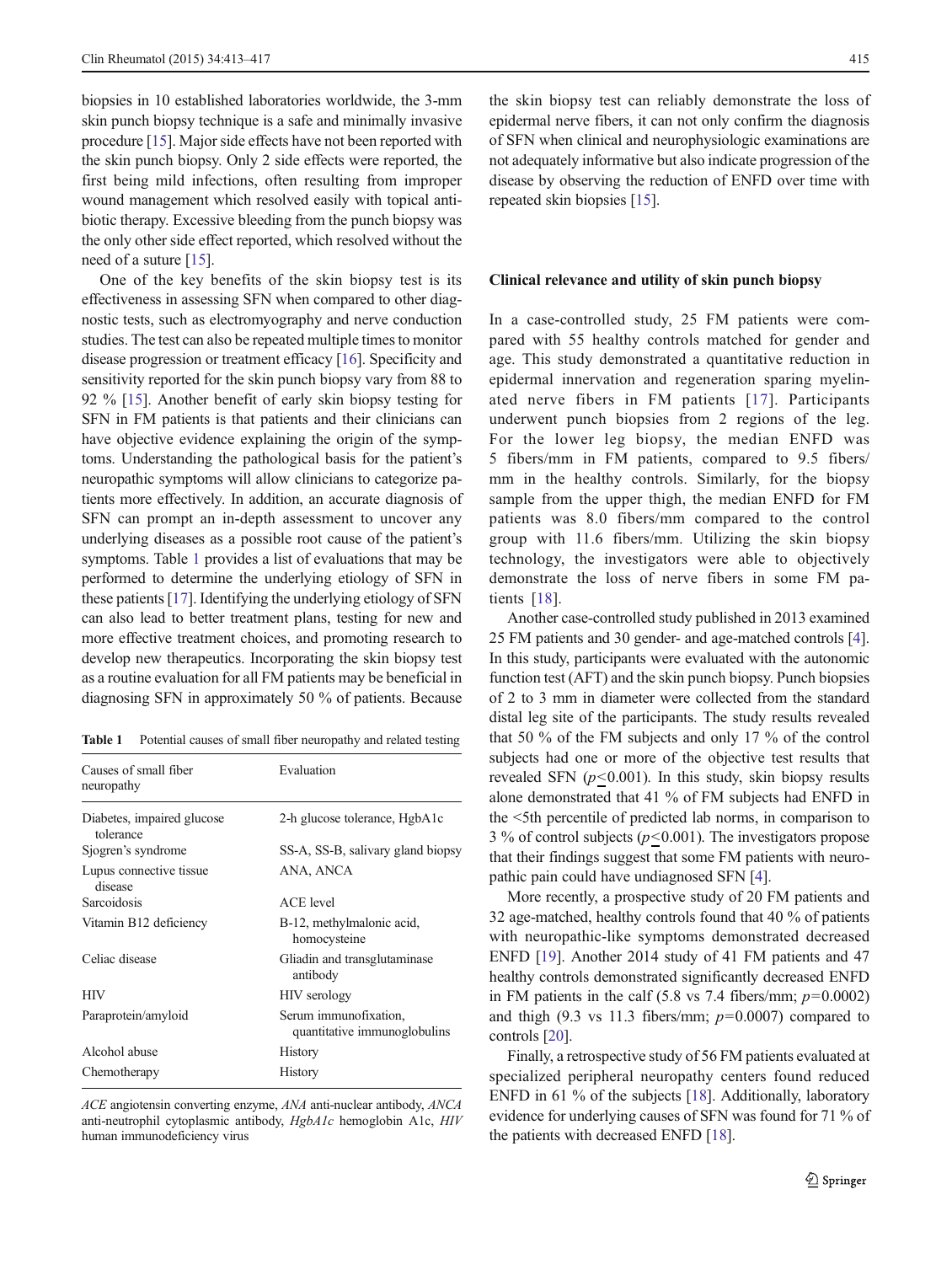#### <span id="page-3-0"></span>Feasibility of skin punch biopsy

The skin punch biopsy is an easy procedure that can be performed in a doctor's office by the physician, nurse practitioner, or physician's assistant. This procedure causes minimal pain and discomfort to the patient requiring no sutures, only an adhesive bandage. The procedure is found to be easier than an electromyogram nerve conduction study that is routinely performed to diagnose neuropathic conditions. The skin biopsy test is a medically necessary and approved test that is fully recognized by the American Academy of Neurology. It is no longer an experimental procedure and is billable and reimbursable through the majority of commercial carriers and Medicare. The ease, speed, and convenience of modern shipping options also make skin punch biopsy testing a feasible option for clinicians.

The utility of punch biopsy in FM has been further validated by a retrospective chart review, which revealed a change in treatment plans in 36 of 69 (52 %) patients after a punch biopsy was performed [[21\]](#page-4-0). Having an accurate diagnosis will make a drastic difference to those patients who have been told that their symptoms have no pathophysiological explanation. Knowing that their skin biopsy revealed a reduced ENFD gives patients an objective and scientific validation of their symptoms. Therefore, it is imperative that skin biopsy be a fundamental part of the routine diagnostic workup of FM, especially in patients with symptoms suggestive of SFN such as burning, stabbing, tingling, and allodynia, in contrast to the typical deep muscular and aching pain seen in FM [4, [18](#page-4-0)–[20\]](#page-4-0).

## Conclusion

Previous studies have demonstrated that approximately 50 % of patients diagnosed with FM may have SFN contributing to their sensory and autonomic symptoms [4, [17,](#page-4-0) [18\]](#page-4-0), indicating that the measurement of ENFD is an essential step in evaluating FM patients and excluding other treatable causes of their pain. The skin punch biopsy is a simple, reliable, and definitive diagnostic test that is currently available for the measurement of ENFD for these patients [10, [15\]](#page-4-0). The biopsy can be performed in any physician's office and shipped at room temperature to one of the few specialized labs that performs this type of testing. The results give physicians an objective diagnostic tool to fulfill the diagnostic criteria for FM by excluding SFN as a cause of their patients' pain [1] and may allow for the detection of any underlying etiology and ultimately provide appropriate treatment and a possible cure for some of these SFN patients [[22\]](#page-4-0). The skin punch biopsy procedure is no longer an experimental test, it is endorsed by the major neurology and neuropathy associations nationally and internationally, making it reimbursable by most insurance carriers. It is also easily performed in the clinic with minimal

discomfort to the patient. The benefits of accurate diagnosis and the ease of testing make the skin punch biopsy an integral part of diagnostic testing for SFN among FM patients.

### Acknowledgments

Conflict of interest and source of funding Dr. Todd Levine and Dr. David Saperstein have a financial interest in Corinthian Reference Lab, which performs small fiber neuropathy testing.

Open Access This article is distributed under the terms of the Creative Commons Attribution License which permits any use, distribution, and reproduction in any medium, provided the original author(s) and the source are credited.

## References

- 1. Wolfe F, Clauw DJ, Fitzcharles M-A, Goldenberg DL, Katz RS, Mease P, Russell AS, Russell IJ, Winfield JB, Yunus MB (2010) The American College of Rheumatology preliminary diagnostic criteria for fibromyalgia and measurement of symptom severity. Arthritis Care Res 62:600–610. doi[:10.1002/acr.20140](http://dx.doi.org/10.1002/acr.20140)
- 2. Vincent A, Lahr BD, Wolfe F, Clauw DJ, Whipple MO, Oh TH, Barton DL, St. Sauver J (2013) Prevalence of fibromyalgia: a population-based study in Olmsted County, Minnesota, utilizing the Rochester Epidemiology Project. Arthritis Care Res 65:786–792. doi:[10.1002/acr.21896](http://dx.doi.org/10.1002/acr.21896)
- 3. Clauw DJ (2014) Fibromyalgia. JAMA 311:1547–1555. doi:[10.](http://dx.doi.org/10.1001/jama.2014.3266) [1001/jama.2014.3266](http://dx.doi.org/10.1001/jama.2014.3266)
- 4. Oaklander AL, Herzog ZD, Downs HM, Klein MM (2013) Objective evidence that small-fiber polyneuropathy underlies some illnesses currently labeled as fibromyalgia. Pain 154:2310–2316. doi:[10.](http://dx.doi.org/10.1016/j.pain.2013.06.001) [1016/j.pain.2013.06.001](http://dx.doi.org/10.1016/j.pain.2013.06.001)
- 5. Devigili G, Tugnoli V, Penza P, Camozzi F, Lombardi R, Melli G, Broglio L, Granieri E, Lauria G (2008) The diagnostic criteria for small fibre neuropathy: from symptoms to neuropathology. Brain 131:1912–1925. doi:[10.1093/brain/awn093](http://dx.doi.org/10.1093/brain/awn093)
- 6. Hovaguimian A, Gibbons CH (2011) Diagnosis and treatment of pain in small-fiber neuropathy. Curr Pain Headache Rep 15:193–200. doi: [10.1007/s11916-011-0181-7](http://dx.doi.org/10.1007/s11916-011-0181-7)
- 7. Saperstein DS, Levine TD (2009) Diagnosing small fiber neuropathy through the use of skin biopsy. Pract Neurol 8:37–40
- 8. Amato AA, Oaklander AL (2004) Case 16-2004: a 76-year-old woman with numbness and pain in the feet and legs. N Engl J Med 350:2181–2189
- 9. Fink E, Oaklander AL (2006) Small-fiber neuropathy: answering the burning questions. Sci Aging Knowledge Environ 2006(6):pe7. doi: [10.1126/sageke.2006.6.pe7](http://dx.doi.org/10.1126/sageke.2006.6.pe7)
- 10. England JD, Gronseth GS, Franklin G, Carter GT, Kinsella LJ, Cohen JA, Asbury AK, Szigeti K, Lupski JR, Latov N, Lewis RA, Low PA, Fisher MA, Herrmann D, Howard JF, Lauria G, Miller RG, Polydefkis M, Sumner AJ (2009) Evaluation of distal symmetric polyneuropathy: the role of autonomic testing, nerve biopsy, and skin biopsy (an evidence-based review). Muscle Nerve 39:106–115. doi: [10.1002/mus.21227](http://dx.doi.org/10.1002/mus.21227)
- 11. Saperstein DS, Levine TD, Levine M, Hank N (2013) Usefulness of skin biopsies in the evaluation and management of patients with suspected small fiber neuropathy. Int J Neurosci 123:38–41. doi[:10.](http://dx.doi.org/10.3109/00207454.2012.723652) [3109/00207454.2012.723652](http://dx.doi.org/10.3109/00207454.2012.723652)
- 12. Wolfe F, Smythe HA, Yunus MB, Bennett RM, Bombardier C, Goldenberg DL, Tugwell P, Campbell SM, Abeles M, Clark P et al (1990) The American College of Rheumatology 1990 criteria for the